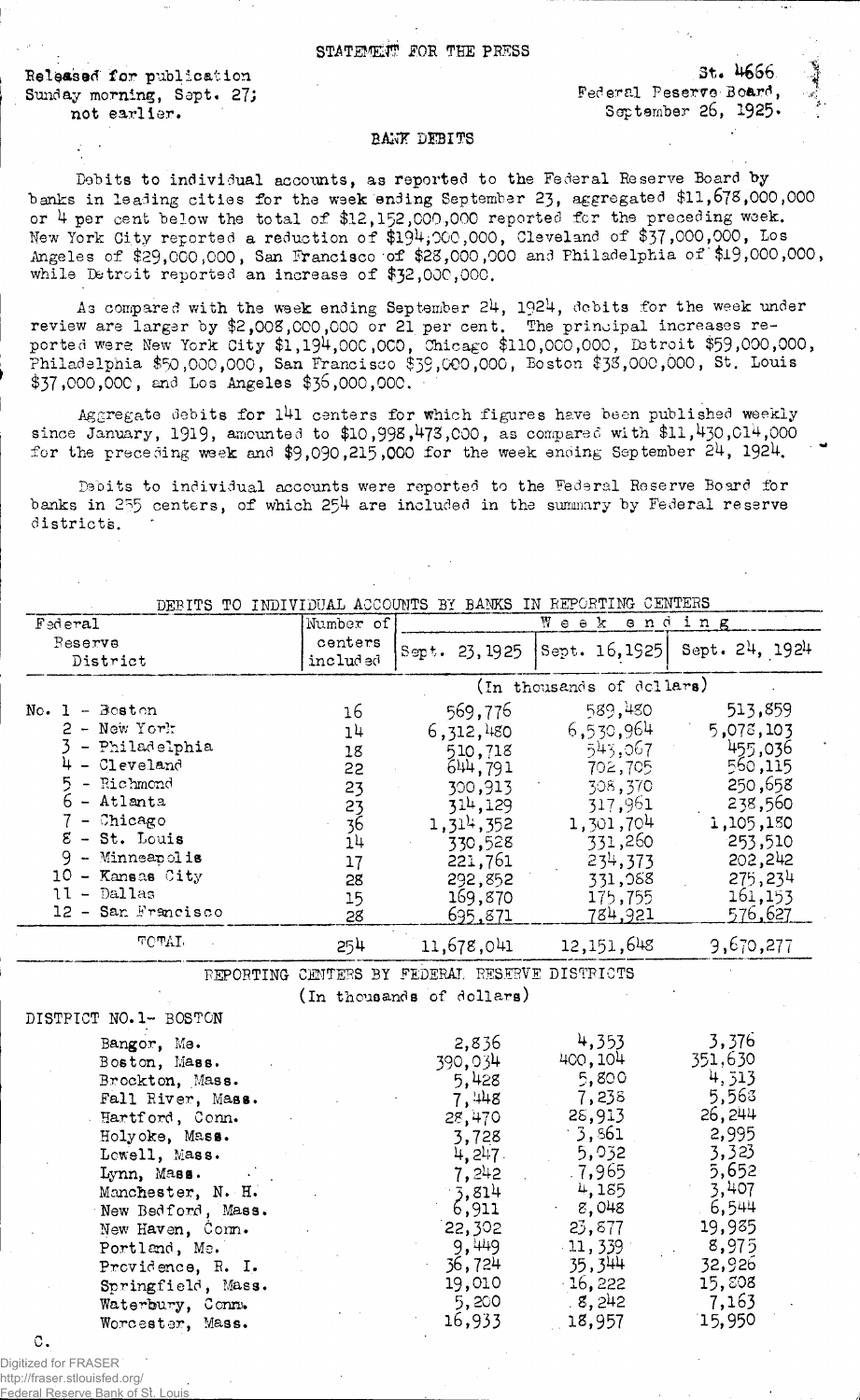| DEBITS TO INDIVIDUAL ACCOUNTS BY BANKS IN REPORTING CENTERS                                                                                                                                                                                                                                                                                                                                      |                                                                                                                                                                                                                   | Week ending                                                                                                                                                                                                    | $8t - 4666a$                                                                                                                                                                                              |
|--------------------------------------------------------------------------------------------------------------------------------------------------------------------------------------------------------------------------------------------------------------------------------------------------------------------------------------------------------------------------------------------------|-------------------------------------------------------------------------------------------------------------------------------------------------------------------------------------------------------------------|----------------------------------------------------------------------------------------------------------------------------------------------------------------------------------------------------------------|-----------------------------------------------------------------------------------------------------------------------------------------------------------------------------------------------------------|
|                                                                                                                                                                                                                                                                                                                                                                                                  | Sept. 23, 1925                                                                                                                                                                                                    | Sept. 16, 1925) Sept. 24, 1924                                                                                                                                                                                 |                                                                                                                                                                                                           |
|                                                                                                                                                                                                                                                                                                                                                                                                  |                                                                                                                                                                                                                   | (In thousands of dollars)                                                                                                                                                                                      |                                                                                                                                                                                                           |
| DISTRICT NO. 2 - NEW YORK                                                                                                                                                                                                                                                                                                                                                                        |                                                                                                                                                                                                                   |                                                                                                                                                                                                                |                                                                                                                                                                                                           |
| Albany, N.Y.<br>Binghamton, N.Y.<br>Buffalo, N.Y.<br>Elmira, N. Y.<br>Jamestown, N.Y.<br>Montelair, N. J.<br>Newark, N. J.<br>New York, N. Y.                                                                                                                                                                                                                                                    | 19,431<br>4,744<br>80,289<br>4,104<br>4,705<br>4,047<br>75,709<br>6,001,422                                                                                                                                       | 28,650<br>5,673<br>gC, 601<br>4,841<br>5,837<br>4,169<br>77,862<br>6, 195, 788                                                                                                                                 | 25,980<br>4,335<br>63,250<br>3,817<br>4,045<br>3,533<br>63,769<br>4,807,922                                                                                                                               |
| Northern New Jersey Clearing<br>House Association<br>Passaic, N. J.<br>Poughkeepsie, N. Y.<br>Rochester, N. Y.<br>Stamford, Com.<br>Syracuse, N. Y.                                                                                                                                                                                                                                              | 46,621<br>9,795<br>3,502<br>36,080<br>4,106<br>17,925                                                                                                                                                             | 53,727<br>10,511<br>4,092<br>39,388<br>3,639<br>15,986                                                                                                                                                         | 41,579<br>. 7,831<br>2,945<br>31,575<br>2,915<br>14,607                                                                                                                                                   |
| DISTRICT NO. 3 - PHILADELPEIA                                                                                                                                                                                                                                                                                                                                                                    |                                                                                                                                                                                                                   |                                                                                                                                                                                                                |                                                                                                                                                                                                           |
| Allentown, Pa.<br>Altoona, Pa.<br>Comden, N. J.<br>Chester, Pa.<br>Harrisburg, Pa.<br>Hazleton, Pa.<br>Johnstown, Pa.<br>Lancaster, Pa.<br>Lebanon, Pa.<br>Norristown, Pa.<br>Philadelphia, Pa.<br>Reading, Pa.<br>Scranton, Pa.<br>Trenton, N. J.<br>Wilkes-Barre, Pa.<br>Williamsport, Pa.<br>Wilmington, Del.<br>Yerk, Pa.                                                                    | 8, 173<br>3,838<br>14,943<br>5,991<br>8,953<br>3,416<br>5,405<br>6,514<br>1,705<br>1,060<br>380,147<br>10,035<br>15,500<br>15,380<br>10,494<br>4,491<br>9,856<br>4,817                                            | 8,591<br>4,029<br>15,956<br>5,958<br>9,512<br>3,234<br>5,929<br>7,184<br>1,908<br>$93 +$<br>399,369<br>11,803<br>18,700<br>18,087<br>11,530<br>4,433<br>10,474<br>5,436                                        | 6,936<br>3,245<br>11,868<br>5,980<br>9,606<br>3,342<br>5,387<br>6,030<br>1,540<br>861<br>330,513<br>8,695<br>17,900<br>17,316<br>9,874<br>4,175<br>7,723<br>4,045                                         |
| DISTRICT NO. 4 - CLEVELAND                                                                                                                                                                                                                                                                                                                                                                       |                                                                                                                                                                                                                   |                                                                                                                                                                                                                |                                                                                                                                                                                                           |
| Akron, Chic<br>Butler, Pa.<br>Canton, Ohio<br>Cincinnati, Ohio<br>Cleveland, Chio<br>Columbus, Ohio<br>Connellsville, Pa.<br>Dayton, Chio<br>Erie, Pa.<br>Greensburg, Pa.<br>Homestead, Pa.<br>Lexington, Ky.<br>Lima, Ohio<br>Lorain, Ohio<br>Oil City, Pa.<br>Pittsburgh, Pa.<br>Springfield, Ohio<br>Toledo, Ohio<br>Warren, Chio<br>Wheeling, W. Va.<br>Youngstown, Ohio<br>Zanesville, Chic | 26,153<br>2,376<br>10, 117<br>84,448<br>148,055<br>41,739<br>1,024<br>16,900<br>8,946<br>4,577<br>1,161<br>4,059<br>3,968<br>1,703<br>$-3,609$<br>202,693<br>5,046<br>46,446<br>2,956<br>9,780<br>15,917<br>3,118 | 32, 343<br>2,623<br>12, 877<br>86,354<br>184,572<br>41,300<br>1,095<br>20,907<br>9,406<br>5,290<br>972<br>4,279<br>4,091<br>2,179<br>4,129<br>198,566<br>5,763<br>50,290<br>4,092<br>10,162<br>18,459<br>2,956 | 17,326<br>2,500<br>9,607<br>65,514<br>132,444<br>28,932<br>973<br>15,277<br>7,460<br>5,247<br>829<br>3,682<br>4,122<br>1,661<br>3,559<br>184,761<br>4,196<br>41,475<br>2,429<br>10,376<br>14,462<br>3,263 |

 $\ddot{\phantom{a}}$ 

μ.,

Digitized for FRASER<br>http://fraser.stlouisfed.org/<br>Federal Reserve Bank of St. Louis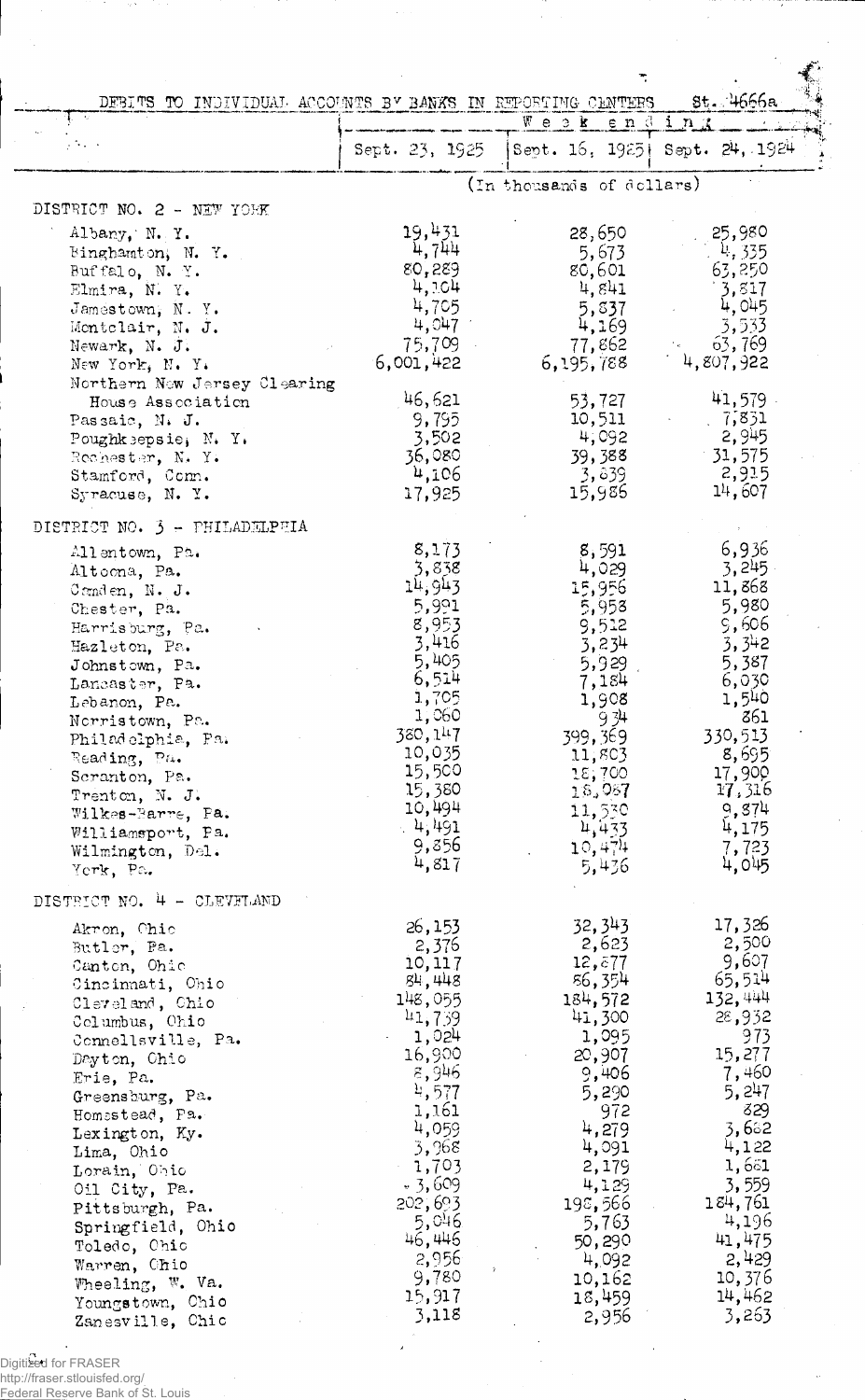| DEBITS TO INDIVIDUAL ACCOUNTS BY BANKS IN REPORTING CENTERS<br>$5t.$ 4666b                                                                                                                                                                                                                                                                                                                                                                                                                 |                                                                                                                                                                                                                   |                                                                                                                                                                                                                        |                                                                                                                                                                                                                      |
|--------------------------------------------------------------------------------------------------------------------------------------------------------------------------------------------------------------------------------------------------------------------------------------------------------------------------------------------------------------------------------------------------------------------------------------------------------------------------------------------|-------------------------------------------------------------------------------------------------------------------------------------------------------------------------------------------------------------------|------------------------------------------------------------------------------------------------------------------------------------------------------------------------------------------------------------------------|----------------------------------------------------------------------------------------------------------------------------------------------------------------------------------------------------------------------|
|                                                                                                                                                                                                                                                                                                                                                                                                                                                                                            |                                                                                                                                                                                                                   | Week ending                                                                                                                                                                                                            |                                                                                                                                                                                                                      |
|                                                                                                                                                                                                                                                                                                                                                                                                                                                                                            | $S$ opt, $23.1925$                                                                                                                                                                                                |                                                                                                                                                                                                                        | Sept. $15,192$ Cept. $24, 1924$                                                                                                                                                                                      |
|                                                                                                                                                                                                                                                                                                                                                                                                                                                                                            |                                                                                                                                                                                                                   | (In thousands of dollars)                                                                                                                                                                                              |                                                                                                                                                                                                                      |
| DISTRICT NO. 5 - RICHMOND                                                                                                                                                                                                                                                                                                                                                                                                                                                                  |                                                                                                                                                                                                                   |                                                                                                                                                                                                                        |                                                                                                                                                                                                                      |
|                                                                                                                                                                                                                                                                                                                                                                                                                                                                                            |                                                                                                                                                                                                                   |                                                                                                                                                                                                                        |                                                                                                                                                                                                                      |
| Asheville, N. C.<br>Baltimore, Md.<br>Charleston, S. C.<br>Charleston, W. Va.<br>Charlotte, N. C.<br>Columbia, S. C.<br>Cumberland, Md.<br>Danville, Va.<br>Durham, N. C.<br>Greensboro, N. C.<br>Greenville, S. C.<br>Hagerstown, Md.<br>Huntington, W. Va.<br>Lynchburg, Va.<br>Newport News, Va.<br>Norfolk, Va.<br>Raleigh, N. C.<br>Richmond, Va.<br>Roanoke, Va.<br>Spartanburg, S. C.<br>Washington, D. C.<br>Wilmington, N. C.<br>Winston-Salem, N. C.<br>DISTRICT NC. 6 - ATLANTA | 7,784<br>92,667<br>6,211<br>8,333<br>12,335<br>4,620<br>2,125<br>1,733<br>6,425<br>4,956<br>4,551<br>2,575<br>6,133<br>4,691<br>2,082<br>14,827<br>7,810<br>37,654<br>5,796<br>4,645<br>48,313<br>4,745<br>9,592  | 5,377<br>99,563<br>4,861<br>8,434<br>11,818<br>5,337<br>2,210<br>1,957<br>6,079<br>5,344<br>4,938<br>2,610<br>6,758<br>4,357<br>2,423<br>15,810<br>7,131<br>37,727<br>6,664<br>3,593<br>52,002<br>5,281<br>8,031       | 5,758<br>80,800<br>5.556<br>7,207<br>10, 113<br>3,655<br>1,937<br>2,131<br>4,493<br>4, 343<br>4,942<br>2,295<br>5,629<br>3,701<br>1,504<br>12,898<br>4,033<br>28,752<br>5,143<br>2,917<br>41,531<br>3,7.5<br>7,597   |
| Albany, Ga.<br>Atlanta, Ga.<br>Augusta, Ga.<br>Birmingham, Ala.<br>Brunswick, Ga.<br>Chattanocga, Tenn.<br>Columbus, Ga.<br>Dothan, Ala.<br>Elberton, Ga.<br>Jackson, Miss.<br>Jacksonville, Fla.<br>Knoxville, Tenn.<br>Macon, Ga.<br>Meridian, Miss.<br>Mobile, Ala.<br>Montgomery, Ala.<br>Nashville, Tenn.<br>Newnan, Ga.<br>New Orleans, La.<br>Pensacola, Fla.<br>Savannah, Ga.<br>Tampa, Fla.<br>Valdesta, Ga.<br>Vicksburg, Miss.                                                  | 1,690<br>41,925<br>8,251<br>34,140<br>663<br>9,939<br>$-3,739$<br>1,436<br>329<br>27, 441<br>7,971<br>6,229<br>3,910<br>10,922<br>6,554<br>19,196<br>576<br>37,417<br>2,454<br>14,816<br>19,973<br>1,733<br>2,725 | 1,841<br>41,980<br>8,329<br>37,100<br>875<br>11,111<br>4,262<br>1,970<br>290<br>5,018<br>24,793<br>7,978<br>6,974<br>4,860<br>9,453<br>7,381<br>21,683<br>667<br>88,537<br>2,133<br>10,136<br>21,554<br>1,398<br>2,696 | 1,140<br>33,814<br>6,556<br>28,707<br>543<br>7,960<br>2,399<br>1,206<br>253<br>3,500<br>13,383<br>7,126<br>5,583<br>3,619<br>7,938<br>5,393<br>15,352<br>445<br>75, 107<br>1,429<br>9,443<br>7,232<br>1,177<br>2,255 |
| $\mathbb{C}$ .                                                                                                                                                                                                                                                                                                                                                                                                                                                                             |                                                                                                                                                                                                                   |                                                                                                                                                                                                                        |                                                                                                                                                                                                                      |

 $\ddot{\phantom{a}}$ 

 $\bar{\gamma}$ Digitized for FRASER<br>ttp://fraser.stlouisfed.org/<br>|ederal Reserve Bank of St. Louis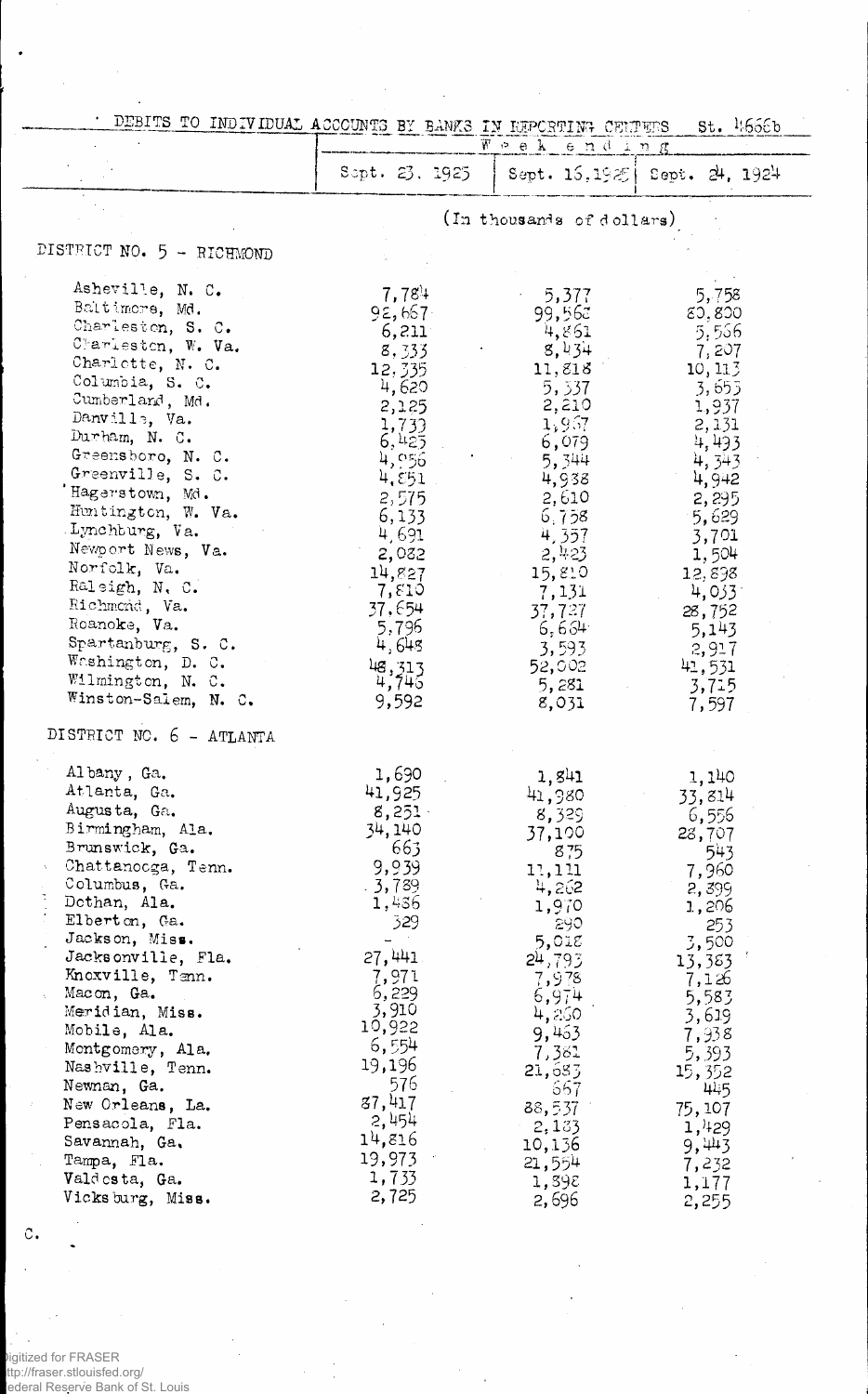| DEBITS TO INDIVIDUAL ACCOUNTS BY RANKS IN IMPOPTING CENTERS                                                                                                                                                                                                                                                                                                                                                                                                                                                                                                                                                                                                                                |                                                                                                                                                                                                                                                                                                                                              | $W$ e e $k$                                                                                                                                                                                                                                                                                                                                   | 5t.4666c                                                                                                                                                                                                                                                                                                                                      |
|--------------------------------------------------------------------------------------------------------------------------------------------------------------------------------------------------------------------------------------------------------------------------------------------------------------------------------------------------------------------------------------------------------------------------------------------------------------------------------------------------------------------------------------------------------------------------------------------------------------------------------------------------------------------------------------------|----------------------------------------------------------------------------------------------------------------------------------------------------------------------------------------------------------------------------------------------------------------------------------------------------------------------------------------------|-----------------------------------------------------------------------------------------------------------------------------------------------------------------------------------------------------------------------------------------------------------------------------------------------------------------------------------------------|-----------------------------------------------------------------------------------------------------------------------------------------------------------------------------------------------------------------------------------------------------------------------------------------------------------------------------------------------|
|                                                                                                                                                                                                                                                                                                                                                                                                                                                                                                                                                                                                                                                                                            |                                                                                                                                                                                                                                                                                                                                              |                                                                                                                                                                                                                                                                                                                                               | ending                                                                                                                                                                                                                                                                                                                                        |
|                                                                                                                                                                                                                                                                                                                                                                                                                                                                                                                                                                                                                                                                                            | Sept. 23, 1925                                                                                                                                                                                                                                                                                                                               | Sept.16, 1925                                                                                                                                                                                                                                                                                                                                 | Sept. 24, 1924                                                                                                                                                                                                                                                                                                                                |
|                                                                                                                                                                                                                                                                                                                                                                                                                                                                                                                                                                                                                                                                                            |                                                                                                                                                                                                                                                                                                                                              | (In thousands of dollars)                                                                                                                                                                                                                                                                                                                     |                                                                                                                                                                                                                                                                                                                                               |
| DISTRICT NO. 7 - CHICAGO                                                                                                                                                                                                                                                                                                                                                                                                                                                                                                                                                                                                                                                                   |                                                                                                                                                                                                                                                                                                                                              |                                                                                                                                                                                                                                                                                                                                               |                                                                                                                                                                                                                                                                                                                                               |
| Adrian, Mich.<br>Aurora, Ill.<br>Bay City, Mich.<br>Bloomington, Ill.<br>Cedar Bapids, Iowa<br>Charpaign, Ill.<br>Chicago, Ill.<br>Danville, Ill.<br>Davemort, Iowa<br>Decatur, Ill.<br>Des Moines, Iowa<br>Detroit, Mich.<br>Dubuque, Iowa<br>Flint, Mich.<br>Fort Wayne, Ind.<br>Gary, Ind.<br>Grand Rapids, Mich.<br>Green Bay, Wis.<br>Hammond, Ind.<br>Indianapolis, Ind.<br>Jackson, Mich.<br>Kalamazoo, Mich.<br>Lansing, Mich.<br>Mason City, Iowa<br>Milwaukee, Wis.<br>Moline, Ill.<br>Muscatine, Icwa<br>Oshkosh, Wis.<br>Pecria, Ill.<br>Rockford, Ill.<br>Saginaw, Mich.<br>Sheboygan, Wis.<br>Sioux City, Iowa<br>South Bend, Ind.<br>Springfield, Ill.<br>Terre Haute, Ind. | 1,061<br>3,863<br>3,257<br>2,753<br>8,512<br>2,256<br>768,392<br>2,564<br>6,629<br>4,393<br>16,653<br>234,777<br>3,619<br>6,614<br>9,069<br>4,584<br>22, 205<br>3,273<br>4,360<br>35,436<br>5,324<br>5,912<br>9,400<br>2,361<br>69,122<br>2,184<br>1,504<br>3,000<br>10,390<br>6,069<br>6,282<br>3,708<br>16,663<br>71,953<br>7,935<br>5,196 | 1,208<br>4,061<br>2,812<br>3,457<br>9,592<br>2,845<br>772,799<br>3,321<br>7,549<br>4,445<br>16,706<br>202,541<br>3,704<br>8,636<br>10,936<br>6,326<br>20,997<br>3,228<br>4,540<br>36,810<br>5,005<br>5,658<br>7,400<br>2,436<br>73,352<br>2,343<br>1,345<br>12,600<br>10,614<br>7,009<br>5,937<br>4,917<br>19,491<br>12,521<br>9,137<br>5,683 | 741<br>3,590<br>2,734<br>2,635<br>8,554.<br>1,841<br>658,406<br>3,250<br>6,055<br>3,697<br>19,554<br>176,075<br>3,218<br>6,592<br>, 8,540<br>3,738<br>14,827<br>2,759<br>3,840<br>33,230<br>4,051<br>4,635<br>6,700<br>2,280<br>56,957<br>1,904<br>1,170<br>2,200<br>8,997<br>5,007<br>5,061<br>17,578<br>9,403<br>6,792<br>$\gamma$<br>4,690 |
| Waterloo, Iewa                                                                                                                                                                                                                                                                                                                                                                                                                                                                                                                                                                                                                                                                             | 4,452                                                                                                                                                                                                                                                                                                                                        | 4,695                                                                                                                                                                                                                                                                                                                                         | 3,809                                                                                                                                                                                                                                                                                                                                         |
| DISTRICT NO. 8 - ST. LOUIS                                                                                                                                                                                                                                                                                                                                                                                                                                                                                                                                                                                                                                                                 |                                                                                                                                                                                                                                                                                                                                              |                                                                                                                                                                                                                                                                                                                                               |                                                                                                                                                                                                                                                                                                                                               |
| East St. Louis and Nat'l.<br>Stock Yards, Ill.<br>Eldorado, Ark.<br>Evansville, Ind.<br>Fort Smith, Ark.<br>Greenville, Miss.<br>Helena, Ark.<br>Little Rock, Ark.<br>Louisville, Ky.<br>Memphis, Tenn.<br>Owensboro, Ky.<br>Quincy, Ill.<br>St. Louis, Mo.<br>Sedalia, Mo.<br>Springfield, Mo.                                                                                                                                                                                                                                                                                                                                                                                            | 11,642<br>2,800<br>9,502<br>3,930<br>1,735<br>1,818<br>23,906<br>42,721<br>45,088<br>1,500<br>2,771<br>180,300<br>1,024<br>3,611                                                                                                                                                                                                             | 11,345<br>2,734<br>9,550<br>4,041<br>1,397<br>2,054<br>21,221<br>42,079<br>43,907<br>1,237<br>3,188<br>183,700<br>1,161<br>3,646                                                                                                                                                                                                              | 9,612<br>1,572<br>6,774<br>2,909<br>774<br>1,033<br>16,300<br>38,710<br>25,093<br>-994<br>2,313<br>143,456<br>918<br>3,047                                                                                                                                                                                                                    |

 $\ddot{\rm C}$  .

Digitized for FRASER<br>http://fraser.stlouisfed.org/<br>Federal Reserve Bank of St. Louis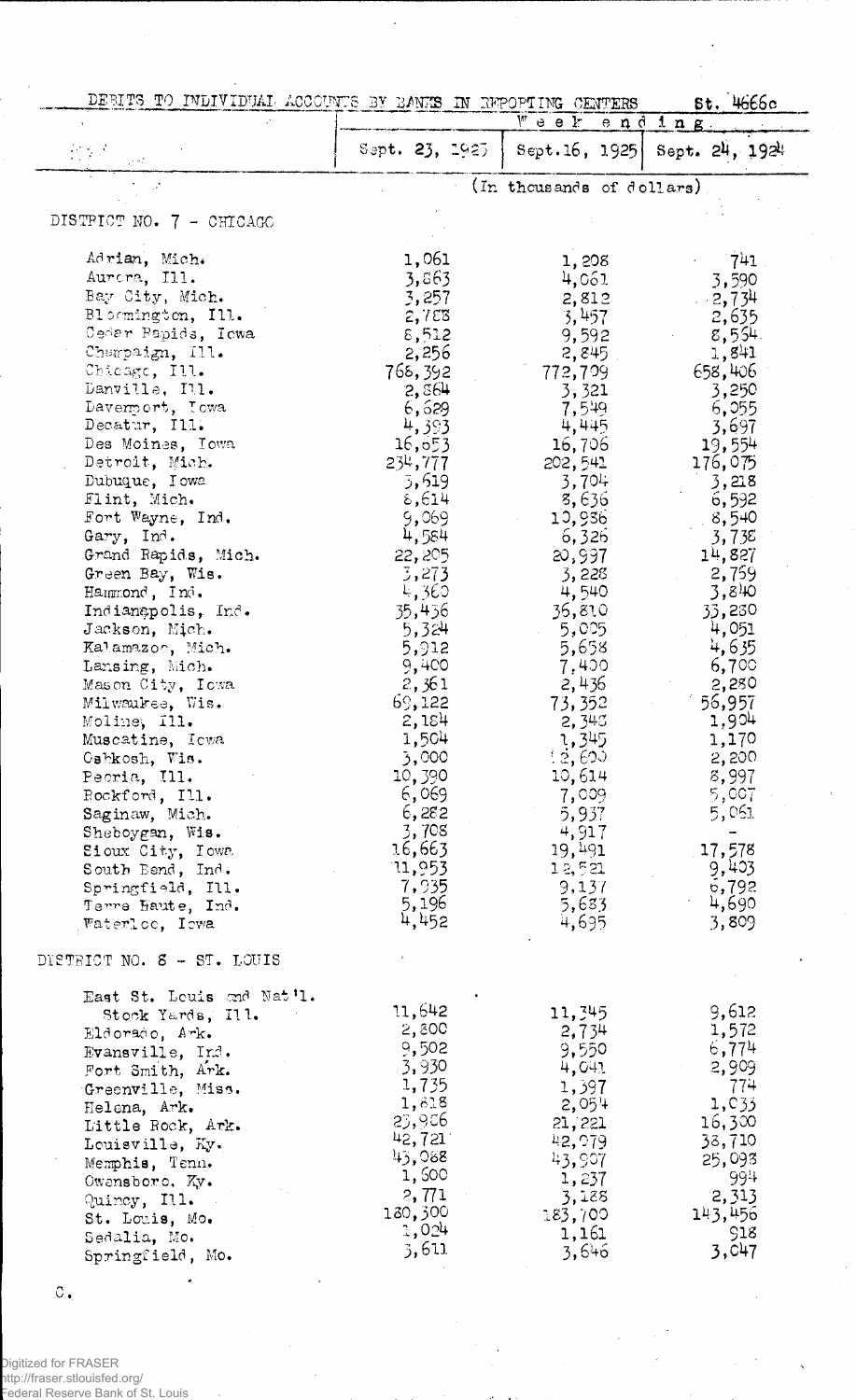| DEBLIS TO INDIVIDUAL ACCOUNTS BY BANKS IN REPOPTING CENTRES |                | We dkend in K.                        | Bt. 45661        |
|-------------------------------------------------------------|----------------|---------------------------------------|------------------|
|                                                             | Sapt. 23, 1925 | Sept. 16, 1925 Sept. $2\frac{1}{2}$ , |                  |
|                                                             |                | (In thousands of dollars)             |                  |
| DISTRICT NO. 9 - MINNEAPOLIS                                |                |                                       |                  |
|                                                             |                |                                       |                  |
| Aberdeen, S. D.                                             | 1,780          | 2,008                                 | 1,638            |
| Billings, Mont.                                             | 1,977          | 1,866                                 | 1,550            |
| Dickinson, N. D.                                            | 409            | ਼ਾਂਜ਼ਿੰ                               | 360              |
| Duluth, Minn.                                               | 36,273         | 38,920                                | 39,826           |
| Farge, $N_e$ . $D_e$ .                                      | 3,758          | 4,056                                 | 2,619            |
| Grand Forks, N. D.                                          | 3,355          | $-2,503$                              | 1,880            |
| Helena, Mont.                                               | 3,786          | 2,388                                 | 2,549            |
| Jamestown, N. D.                                            | 605            | 658.                                  | 486              |
| La Crosse, Wis.                                             | 2,545          | 2,651                                 | 2,345            |
| Minneapclis, Minn.<br>Minot, N. D.                          | 113,453        | 119,194                               | 100,496<br>1,346 |
| Bed Wing, Minn.                                             | 1,838<br>622   | 1,995<br>577                          | 501              |
| St. Paul, Minn.                                             | $-37,043$      | 42,506                                | 35,287           |
| Sioux Falls, S. D.                                          | 4,505          | 4,754                                 | 3,036            |
| South St. Paul, Minn.                                       | 6,962          | 6,371                                 | 5,385            |
| Superior, Wis.                                              | 1,712          | 2,034                                 | 1,896            |
| Winona, Minn.                                               | 1,088          | 1,344                                 | 1,042            |
| DISTRICT NO. 10 - KANSAS CITY                               |                |                                       |                  |
| Atchison, Kans.                                             | 1,243          | 1,337                                 | 1,472            |
| Bartlesville, Okla.                                         | 3,472          | 3,474                                 | 2,364            |
| Casper, Wyc.                                                | 2,613<br>1,626 | 3,570                                 | 3,109            |
| Cheyenne, Wyo.<br>Colorado Springs, Colo.                   | 3,427          | 1,768<br>4,060                        | 1,840<br>2,800   |
| Denver, Colo.                                               | 40,397         | 44, 167                               | 39, 245          |
| Enid, Okla.                                                 | 3,266          | 3,509                                 | 3,357            |
| Fremont, Neb.                                               | 867            | 1,032                                 | 679              |
| Grand Junction, Colo.                                       | 940            | 947                                   | 914              |
| Guthrie, Ckla.                                              | 916            | 255                                   | 684              |
| Hutchinson, Kans.                                           | 2,702          | 3,164                                 | 3,992            |
| Independence, Kans.                                         | 2,060          | 2,958                                 | 2,139            |
| Joplin, Mc.                                                 | 4,270          | 5,332                                 | 3,036            |
| Kansas City, Kans.                                          | 4,366          | 4,626                                 | 4,143            |
| Kansas City, Mo.                                            | 85,878         | 91,350                                | 86,566           |
| Lawrence, Kans.                                             | 1,163          | $-1,350$                              | 956              |
| Lincoln, Neb.                                               | 7,587          | 7,959                                 | 5,654            |
| McAlester, Okla.                                            | 3,338          | 1,409                                 |                  |
| Muskogee, Ckla.<br>Oklahoma City, Okla.                     | 18,765         | 3,098<br>20,786                       | 2,316<br>15,918  |
| Okmulgee, Okla.                                             | 2,270          | 2,579                                 | 1,326            |
| Cmaha, Neb.                                                 | 46,689         | 50,125                                | 46,902           |
| Parsons, Kans.                                              | 693            | 822                                   | 689              |
| Pittsburg, Kans.                                            | 1,570          | 1,682                                 | 1,235            |
| Pueblo, Colo.                                               | $\mu, 451$     | 4,365                                 | 3,047            |
| St. Joseph, Mo.                                             | 13,350         | 13,947                                | 12,733           |
| Topeka, Kans.                                               | 3,518          | 3,901                                 | 3,435            |
| Tulsa, Okla.                                                | 20,646         | 37,513                                | 15,167           |
| Wichita, Kans.                                              | 10,769         | 10,761                                | 9,510            |

 $\ddot{\circ}$ .

.<br>Digitized for FRASER<br>http://fraser.stlouisfed.org/<br>Federal Reserve Bank of St. Louis